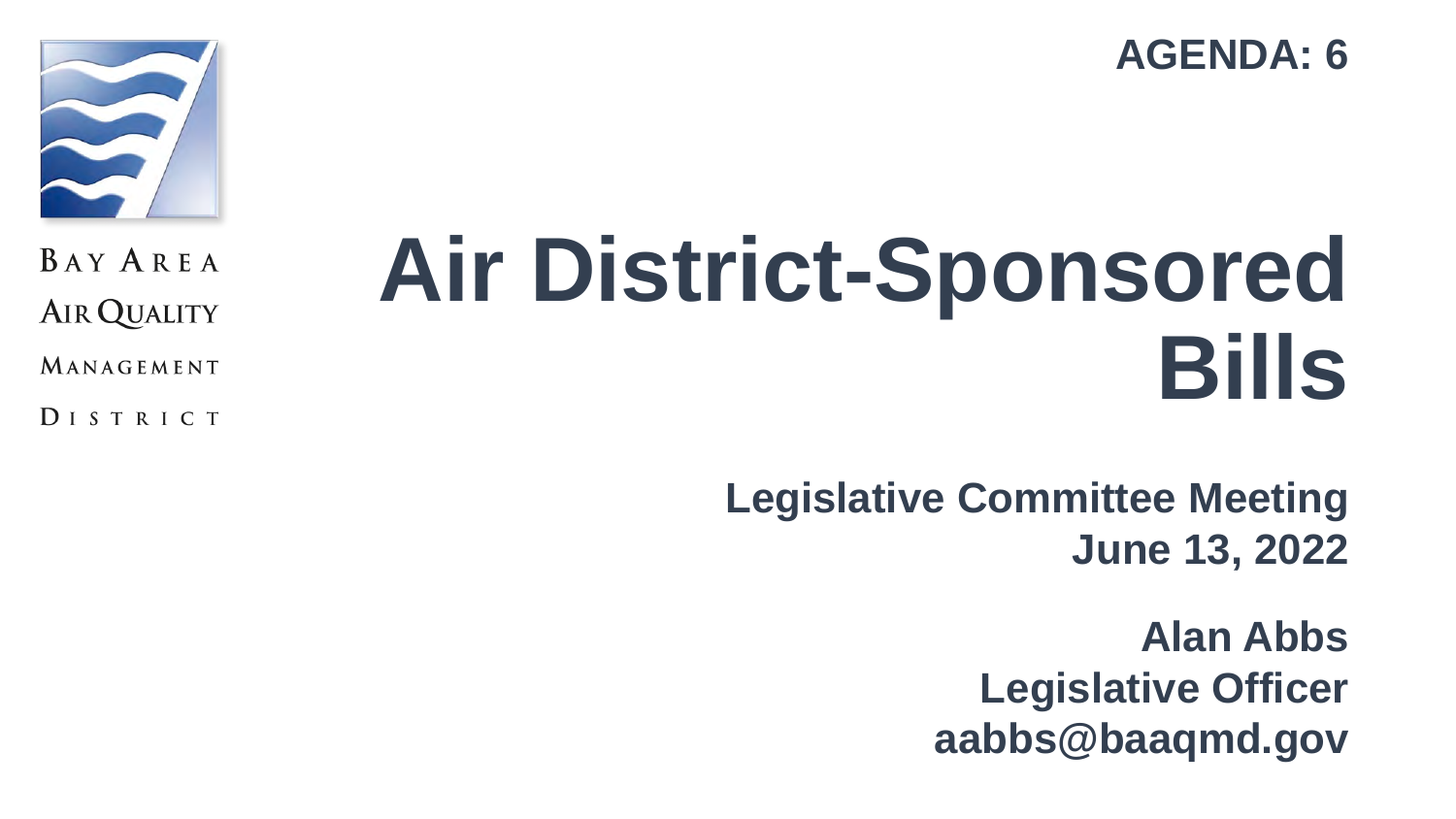### **Presentation Outcome**



• Staff will provide the Legislative Committee with a summary and status of the three Air District-sponsored bills and one cosponsored bill.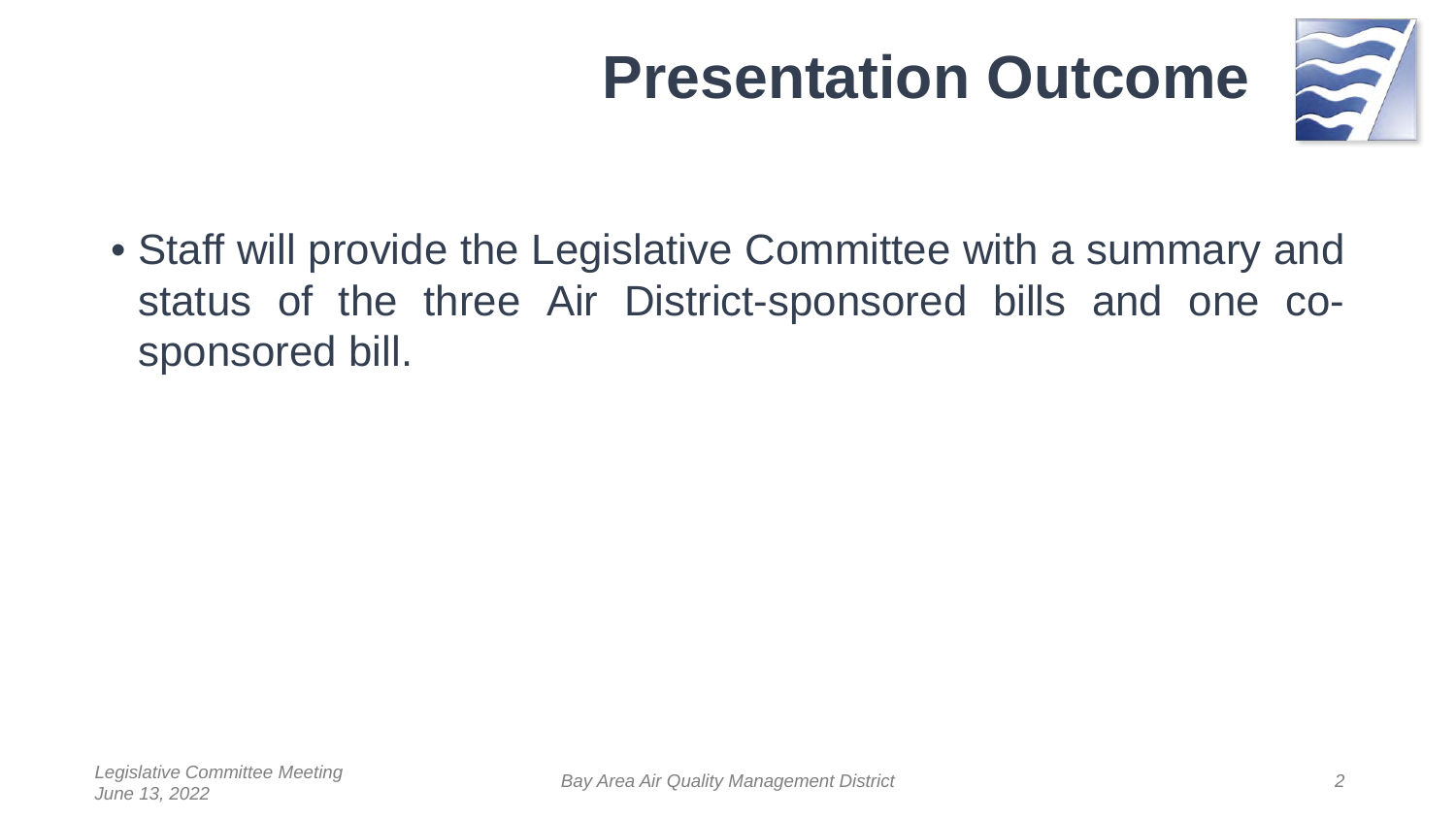## **Presentation Outline**



**Assembly Bill (AB) 1897 (Wicks)** – Nonvehicular air pollution control: civil penalties: refineries.

**AB 2214 (C. Garcia and Lee)** – California Environmental Quality Act: schoolsites: acquisition of property: school districts, charter schools, and private schools.

**AB 2721 (Lee)** – Bay Area Air Quality Management District: district board: compensation.

**AB 2836 (E. Garcia)** – Carl Moyer Memorial Air Quality Standards Attainment Program: vehicle registration fees: California tire fee.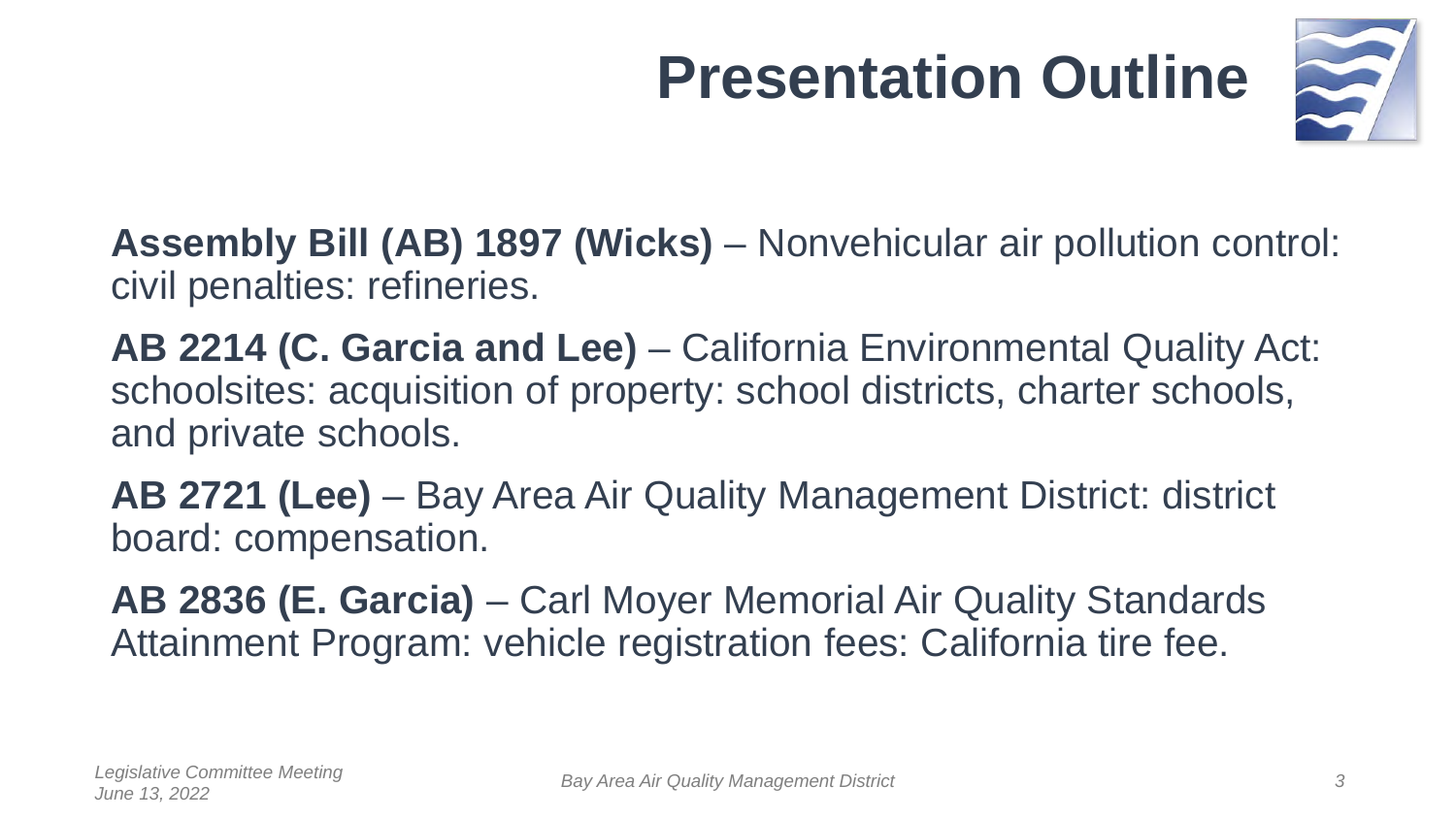

### **Presentation Requested Action**

None – Informational item only.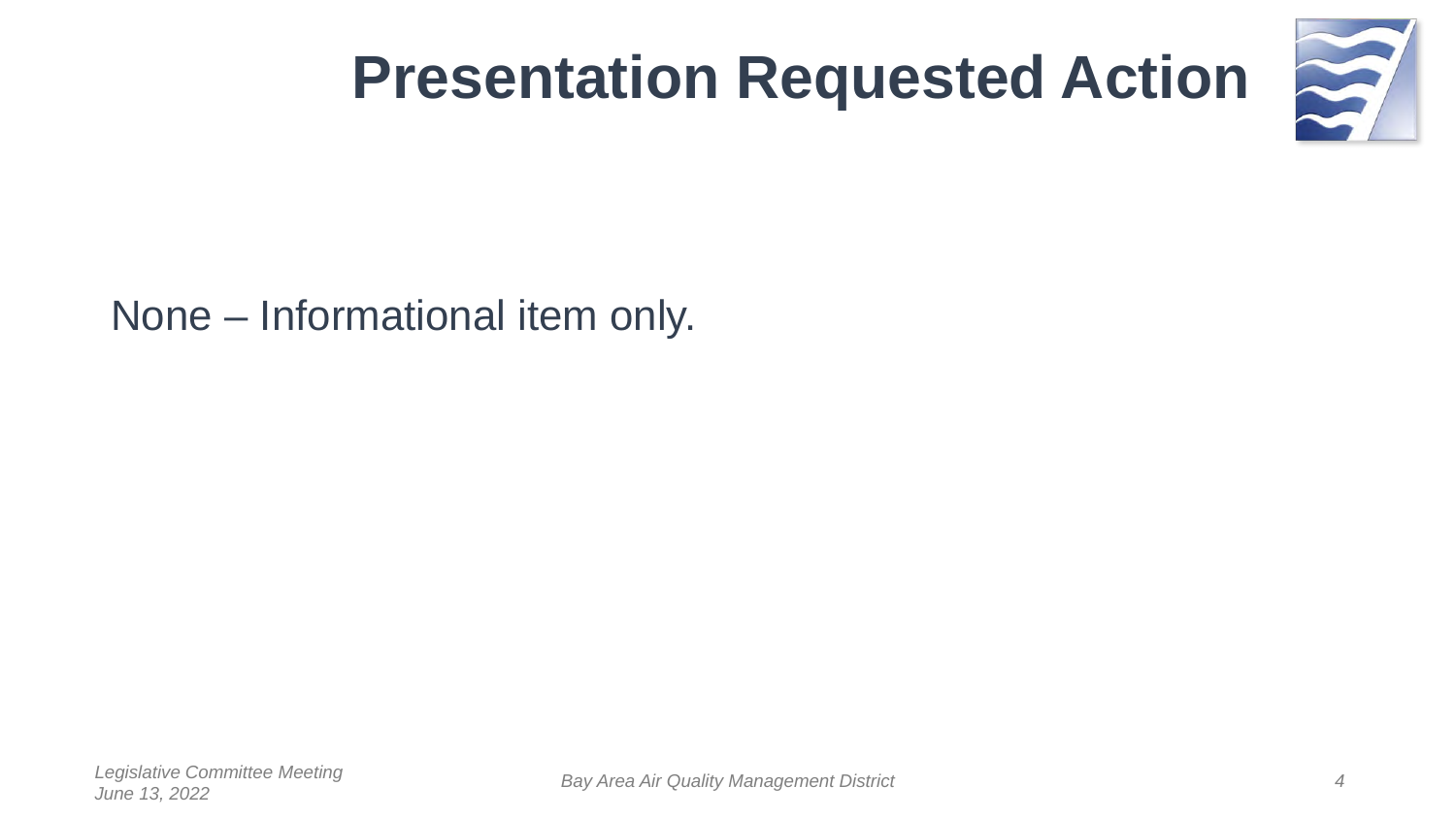



#### **Nonvehicular air pollution control: civil penalties: refineries.**

- Introduced on February 9, 2022, by Assemblymember Wicks.
- Passed Assembly Committees/Assembly Floor favorably.
- Ordered to the Senate Committee referral pending.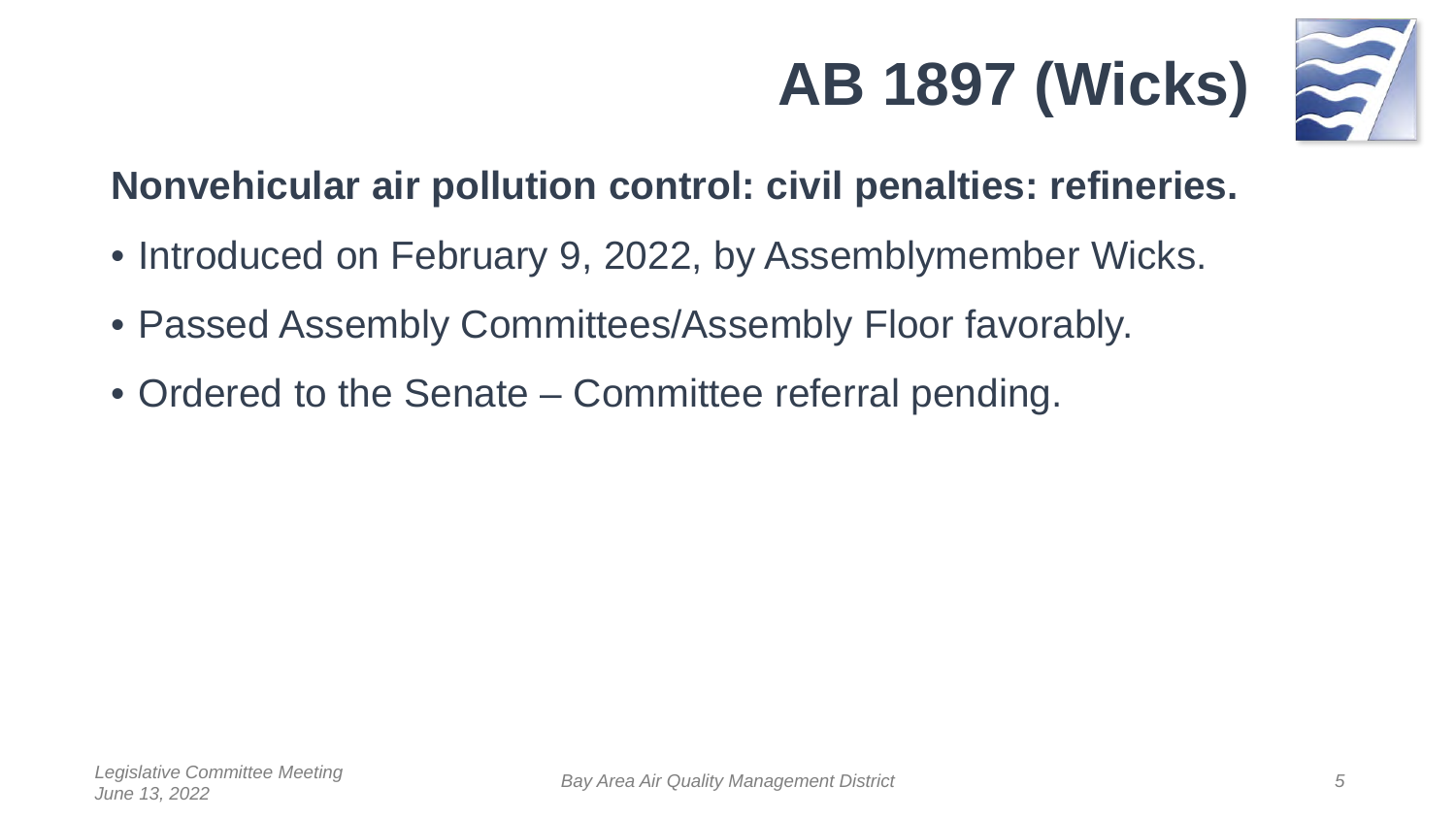## **AB 2214 (C. Garcia and Lee)**



**California Environmental Quality Act: schoolsites: acquisition of property: school districts, charter schools, and private schools.** 

- Introduced by Assembly Members Cristina Garcia and Alex Lee on February 15, 2022.
- Passed Assembly Committees/Assembly Floor favorably.
- Ordered to the Senate.
- Double-Referred
	- Senate Environmental Quality Scheduled hearing pending.
	- Senate Education Scheduled hearing pending.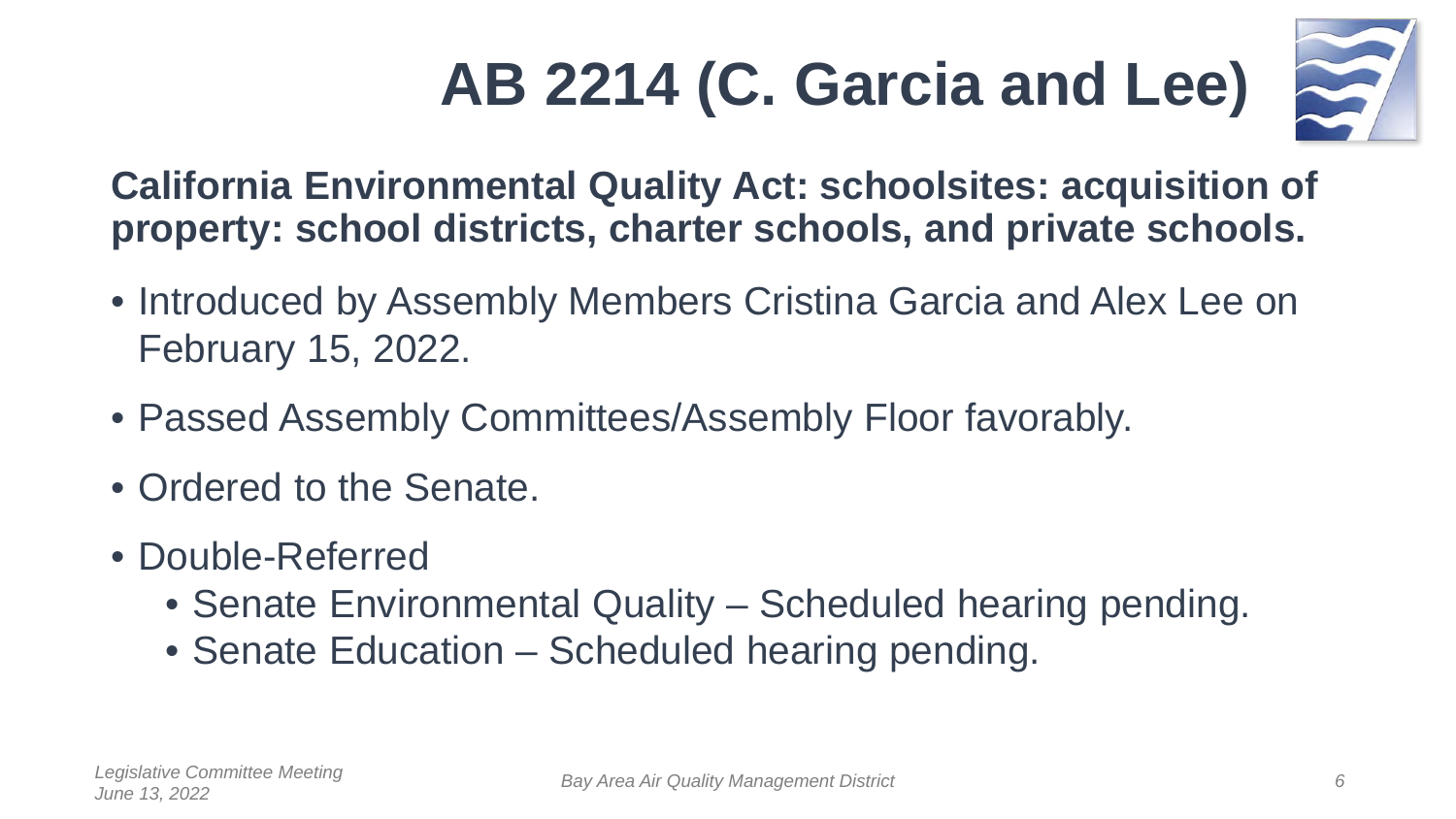



#### **Bay Area Air Quality Management District: district board: compensation.**

- Introduced by Assemblymember Lee on February 18, 2022.
- Passed Assembly Committee/Assembly Floor favorably.
- Ordered to the Senate.
- Double-Referred
	- Senate Environmental Quality Passed out of Committee with a vote of 5:0 on June 1, 2022.
	- Senate Governance & Finance Scheduled hearing pending.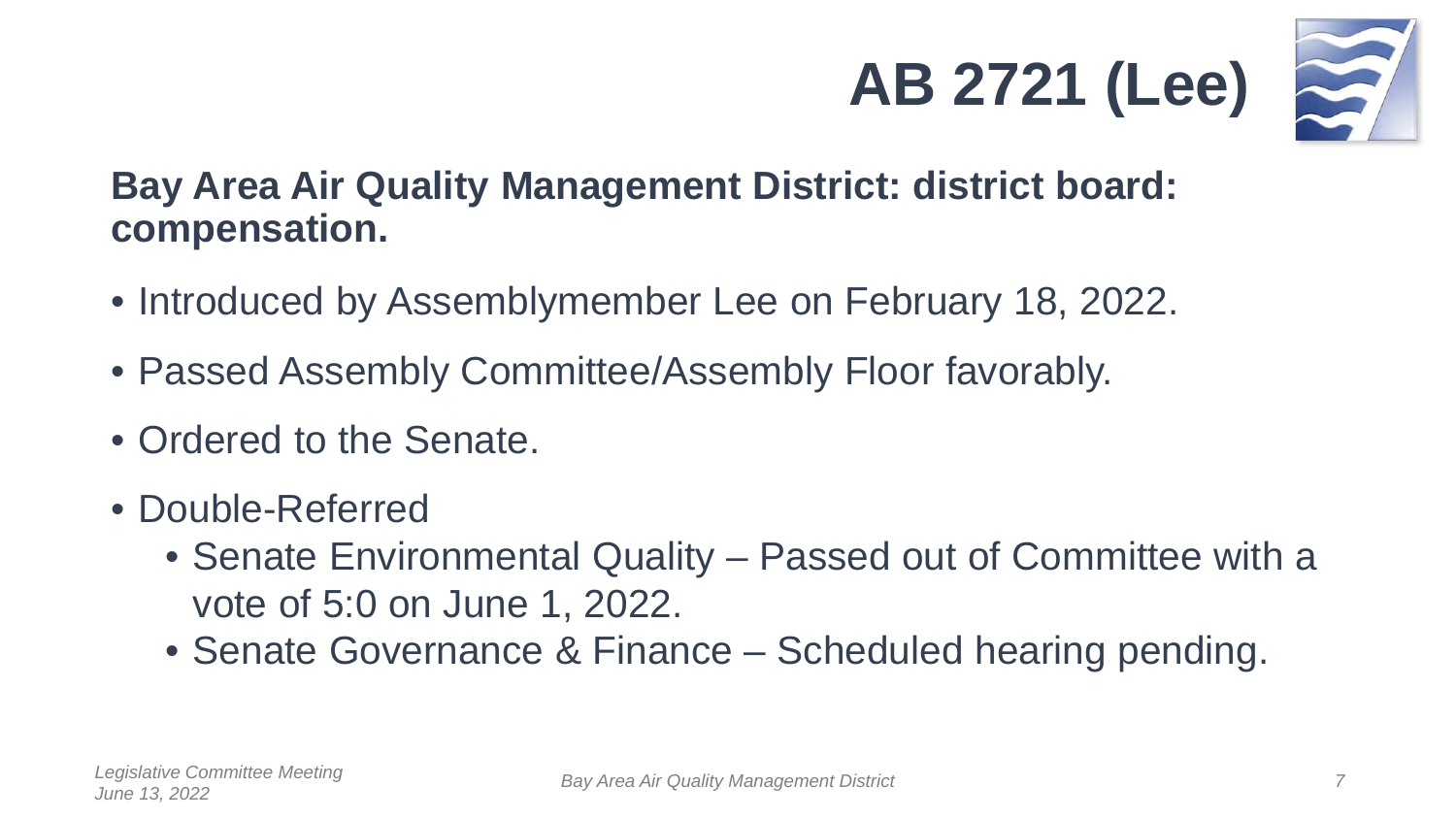



#### **Carl Moyer Memorial Air Quality Standards Attainment Program: vehicle registration fees: California tire fee.**

- Introduced by Assemblymember Eduardo Garcia on February 18, 2022.
- Passed Assembly Committees/Assembly Floor favorably.
- Ordered to the Senate Committee referral pending.